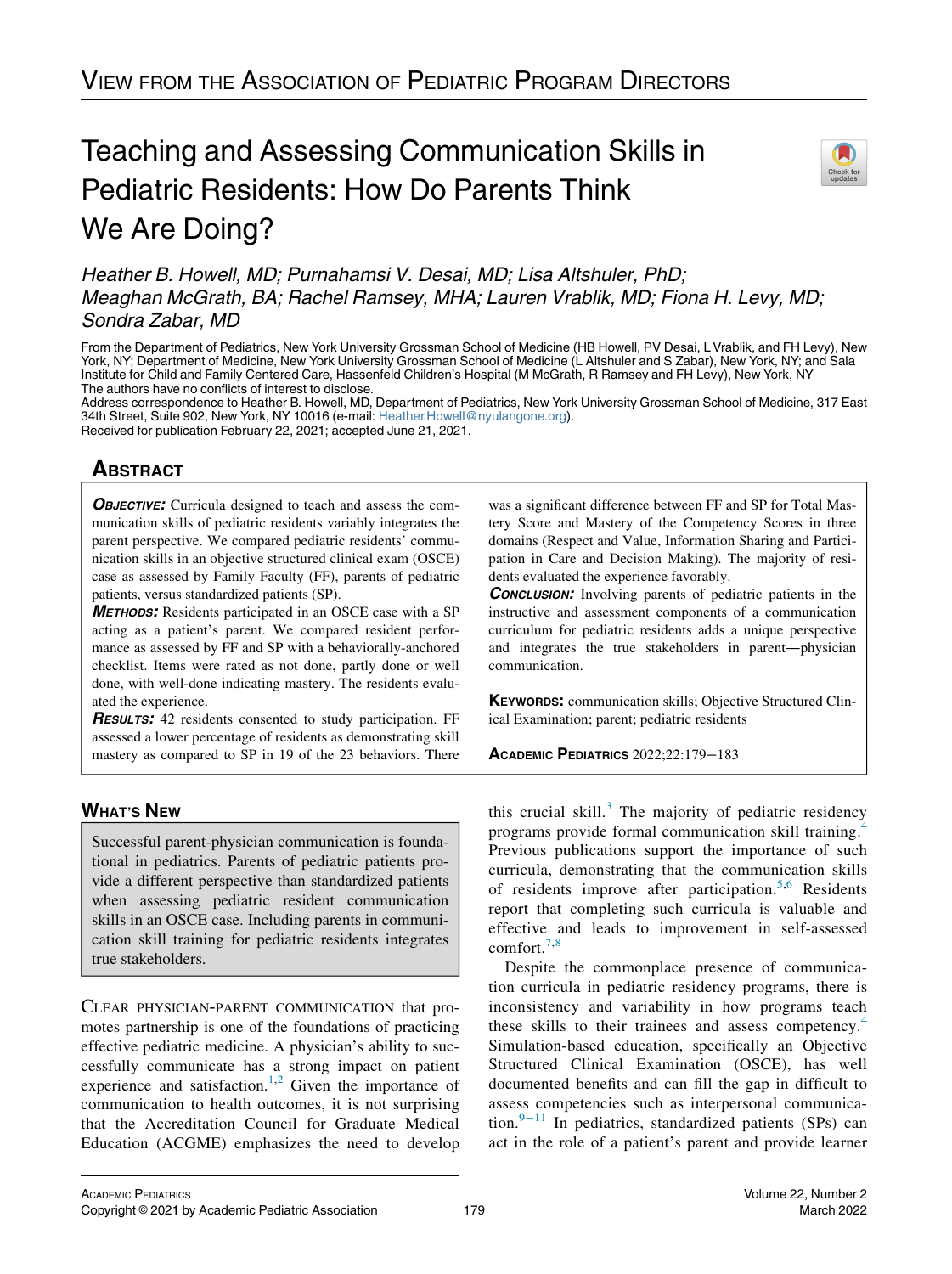assessments, but the degree to which this reflects the true parent perspective is unknown.

Including the parent perspective is especially important to advancing a culture of safe, patient and family-centered care. $2,12,13$  $2,12,13$  $2,12,13$  $2,12,13$  We include parent perspective in the communication skills training for our pediatric residents through a partnership with the Sala Patient and Family Faculty Program. Family Faculty (FF) are parents of pediatric patients cared for at our institution who employ their personal experiences in the observation, evaluation, and provision of feedback to trainees and staff. We developed an OSCE case for pediatric residents focused on physician-parent communication that utilized FF as educators and assessors. The objective of this study is to compare pediatric resident communication skills in an OSCE case as assessed by FF versus SPs.

### **METHODS** METHODS

This is a cohort study of pediatric residents in post graduate years (PGY) 1-3 at New York University Grossman School of Medicine. Residents participated in a single OSCE case as the initial session of a new communication curriculum for our residency program. The participants did not have any previous communication skills training during their residency. Participation in the OSCE case is an educational requirement for all residents, but data for research purposes were collected only from those residents who consented to study participation as part of our institutional review board-approved Medical Education Research Registry.

Training materials for the OSCE case were developed by conducting in-person focus groups and mock-simulations with FF, SPs, and clinicians at New York Simulation Center. There were 8 participating SPs who are professional actors and who are paid \$25 per hour. There were 10 FF who volunteer their time. The SPs and FF underwent approximately 6 hours of training that was led by family engagement experts from the Sala Institute for Child and Family Centered Care at Hassenfeld Children's Hospital. They were taught the core competencies of patient and family-centered care<sup>[14](#page-4-11)</sup> and the key behaviors that the residents would be evaluated on. They were trained how to objectively complete the assessment tool using specific behavioral anchors and how to give feedback to the resident aligned with the tool and the case specific learning objectives. The SPs received additional coaching from FF to ensure authenticity and standardization in their character portrayal and reactions.

### THE OSCE CASE

The residents individually participated in a single scenario OSCE in which they were tasked with disclosing a medical error to the SP, who was acting in the role of the patient's parent ([Supplement A\)](#page-4-12). The OSCE case was designed by members of our departmental education team, reviewed by FF with integration of their feedback

and pilot tested on faculty. The scenario required the resident to disclose that an incorrect lab test had been ordered and that the patient would require repeat venipuncture. The residents were told that the learning objective was to increase comfort and skill in having difficult conversations and that they were to focus on communication rather than the specific error. This particular case required the resident to disclose the error, respond to the parent's emotion and then partner with the parent in an actionable next step (ie, a repeat blood draw). The 10-minute encounter between the resident and SP was observed by a FF, a pediatric clinical faculty member and trained debrief facilitator through one-way glass. The debrief facilitators have clinical backgrounds in social work, psychology, psychiatry or child life, and facilitate groups as part of their professional role. They undergo annual training specifically about debriefing with FF and they use a facilitator guide to ensure consistency in the debrief sessions. Prior to the case starting, the resident was oriented to the scenario, informed of the observers and reminded that simulation is a safe learning environment. Following the encounter, there was a 20-minute, 360 degree debrief led by the trained facilitator that included the resident, the SP, the FF and the clinical faculty member.

### **ASSESSMENT**

After the conclusion of the live scenario, but prior to the debrief, the FF and SP each independently completed a 23 item behaviorally anchored assessment tool, the Patient and Family Centered Communication Assessment Tool ([Supplement B\)](#page-4-12). The tool was adapted from the NYU Communication Skills Assessment Tool ([Supplement C](#page-4-12)), which is a behaviorally anchored checklist with previ-ously published evidence of reliability and validity.<sup>[11](#page-4-13)[,15,](#page-4-14)[16](#page-4-15)</sup> With input from clinicians and FF, the language of the tool was modified to be family centered and the items were grouped into 5 domains (Respect and Value, Information Sharing, Participation in Care and Decision-Making, Follow-up and Next Steps, and Working as a Team) that reflect and expand upon the core concepts of patient and family centered care from the Insti-tute for Patient and Family Centered Care.<sup>[14](#page-4-11)</sup> The tool was refined through an iterative process in which clinical faculty, FF, and SPs participated in pilot OSCEs and provided feedback on the tool. Finally, a pilot OSCE was done with pediatric subspecialty fellows showing feasibility of the tool to assess trainees. In alignment with the NYU Communication Skills Assessment Tool, the items were rated as not done, partly done or well done, with well-done indicating mastery. After the debrief, the residents each completed a three question evaluation of the curriculum using a 5-point Likert scale in which they rated statements from very untrue to very true.

For each behavior, the percent of residents who achieved "well-done" was calculated for the FF and SP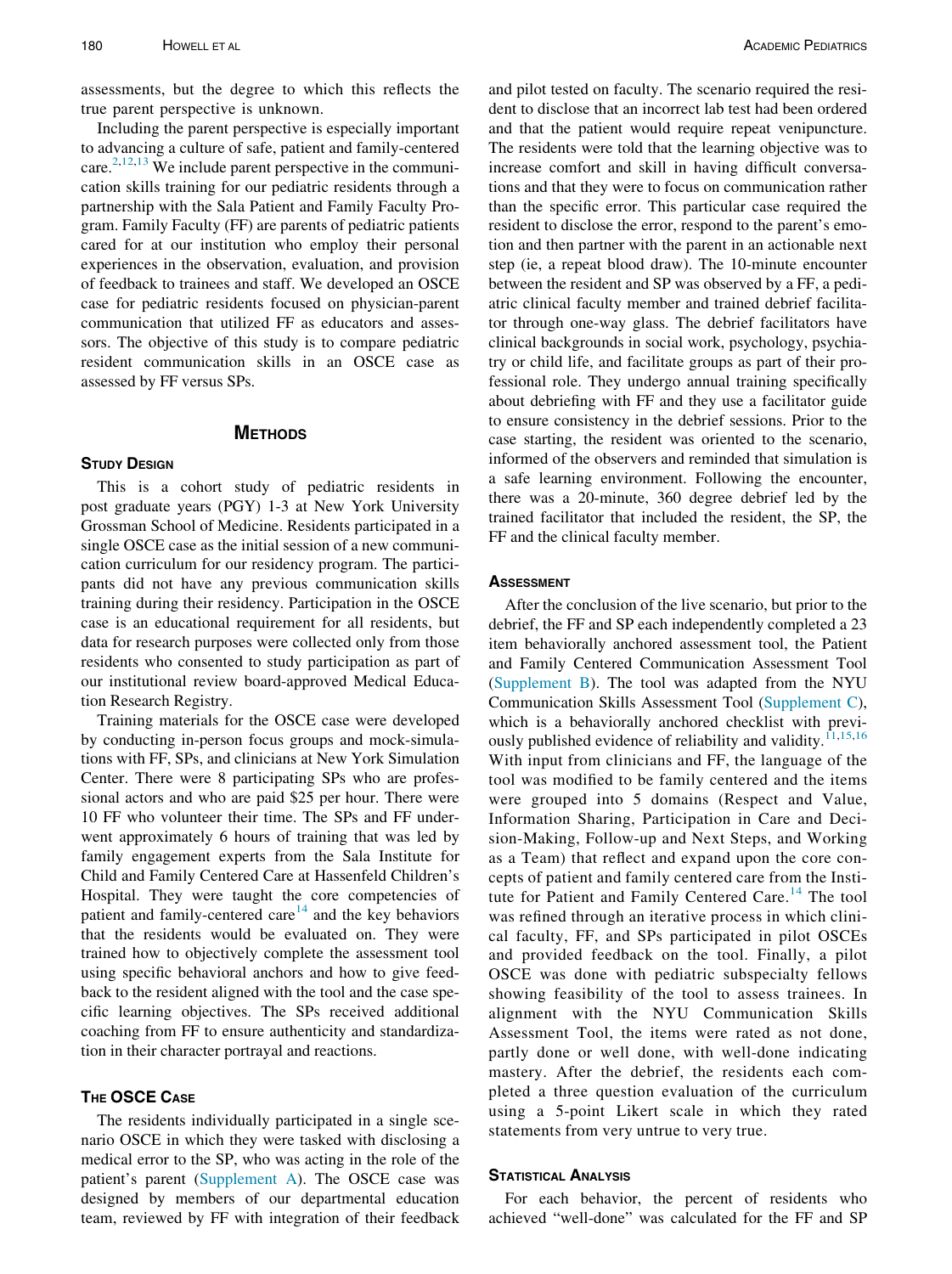| PU 1 |  |
|------|--|

<span id="page-2-0"></span>

| Table. Comparison of Percent of Residents Who Demonstrated Mastery of a Behavior as Assessed by the Family Faculty (FF) Versus the |  |  |  |  |
|------------------------------------------------------------------------------------------------------------------------------------|--|--|--|--|
| Standardized Patient (SP), N = 42                                                                                                  |  |  |  |  |

|                           |                                                                        | FF Assessment, | SP Assessment, |         |
|---------------------------|------------------------------------------------------------------------|----------------|----------------|---------|
| Competency                | <b>Behavior</b>                                                        | $n$ (%)        | $n (\%)$       | P Value |
| Respect and value         | Introduction                                                           | 29(69)         | 35(83)         |         |
|                           | Elicited patient story using appropriate questions                     | 14 (33)        | 28 (67)        |         |
|                           | Acknowledged emotions and feelings                                     | 18 (43)        | 23(55)         |         |
|                           | Demonstrated acceptance and lack of judgment                           | 30(71)         | 39 (93)        |         |
|                           | Affirmed that the family is a key member of the care<br>team           | 13(31)         | 22(52)         |         |
|                           | Mastery of Competency Score, %                                         | 50             | 70             | < 0.05  |
| Information sharing       | Nonverbal behavior                                                     | 23(55)         | 28 (67)        |         |
|                           | Encouraged family to ask questions, interrupt if any<br>misinformation | 17(40)         | 17 (40)        |         |
|                           | Used reflective listening to confirm understanding                     | 13(31)         | 24 (57)        |         |
|                           | Avoided interruption                                                   | 31(74)         | 29 (69)        |         |
|                           | Used of appropriate and understandable language,<br>avoiding jargon    | 22(52)         | 32(76)         |         |
|                           | Communicated concern or intention to help                              | 20(48)         | 36 (86)        |         |
|                           | Inquired about existing knowledge, ideas and readiness                 | 10(24)         | 9(21)          |         |
|                           | Provided clear explanations/information                                | 19 (45)        | 29 (69)        |         |
|                           | Honesty/Transparency                                                   | 27(64)         | 38 (90)        |         |
|                           | Managed of the narrative flow                                          | 18 (43)        | 31(74)         |         |
|                           | Appropriately Paced of encounter                                       | 23(55)         | 35(83)         |         |
|                           | Mastery of Competency Score, %                                         | 48             | 67             | < .05   |
| Participation in care and | Collaborated with parent to identify and decide on plan                | 20(48)         | 30(71)         |         |
| decision-making           | Elicited parent's thoughts on symptoms, underlying<br>concerns, etc.   | 14 (33)        | 29 (69)        |         |
|                           | Mastery of Competency Score, %                                         | 40             | 70             | $-.05$  |
| Follow-up and next steps  | Clarified information to ensure understanding                          | 22(52)         | 20(48)         |         |
|                           | Provided resources                                                     | 14 (33)        | 26 (62)        |         |
|                           | Provided follow-up plan                                                | 22(52)         | 31(74)         |         |
|                           | Closed the encounter                                                   | 21(50)         | 23(55)         |         |
|                           | Mastery of Competency Score, %                                         | 47             | 60             | .081    |
| Working as a team         | Supported fellow clinicians' expertise                                 | 14 (33)        | 22(52)         | .077    |
|                           | Total Mastery Score, %                                                 | 47             | 66             | < 0.05  |

Table shows the number and percent of residents who scored "well-done," with "well-done" indicating mastery, for each behavior. For domains with more than one behavior, a Mastery of Competency Score was calculated by averaging the percent "well-done" for all the behaviors in that competency. The Total Mastery Score was calculated by averaging the percent "well-done" for all 23 behavior items.

assessments. For the 4 domains with more than one item, a Mastery of the Competency Score was determined by collapsing the behaviors in that domain and calculating the average percent "well-done." Total Mastery Score was determined by collapsing all 23 behaviors and calculating the average percent "well-done." A Cronbach's alpha was computed to assess internal consistency of the scales. Paired  $t$  tests were done for the Mastery of the Competency Scores and the Total Mastery Score. A nonparametric Wilcoxon signed rank test was used to examine the difference between the FF and SP ratings for the single item in the Working as a Team domain.

### **RESULTS**

Fifty-two  $(90\%)$  of the 58 pediatric residents completed the OSCE and 42 (81%) consented to study participation. Of the participating residents 11 (26%) were PGY1, 15 (36%) were PGY2, and 16 (38%) were PGY3. Twenty-nine (69%) of the residents identify as female. A Cronbach's alpha was computed to assess internal consistency, with scores of 0.78 for the FF ratings and 0.86 for the SP ratings, indicating internal consistency for both the FF and SP score. In 19 of the 23 behaviors measured, the FF assessed a lower percentage of residents as demonstrating skill mastery as compared to the SP ([Table](#page-2-0)).

On the paired  $t$  test, there was a significant difference between FF and SP on the Total Mastery Score, (mean score FF =  $0.47$ , SP =  $0.66$ , P =  $.0001$ ). Mastery of the Competency Score in each domain was lower as assessed by the FF when compared to the SP with significant differ-ences noted in three of five domains ([Table](#page-2-0)). The paired  $t$ test for the domain Follow-up and Next Steps did not reach statistical significance, nor did the domain Working as a Team using the Wilcoxon [\(Figure](#page-3-0)). Resident feedback showed that 83% felt that the SP interaction was helpful to their future practice, 88% felt that the feedback they received directly from FF was helpful to their future practice, and 90% thought that the 360 degree debrief was a helpful learning tool.

### **DISCUSSION**

In this study, we found that FF, parents of pediatric patients, assessed pediatric residents differently than SPs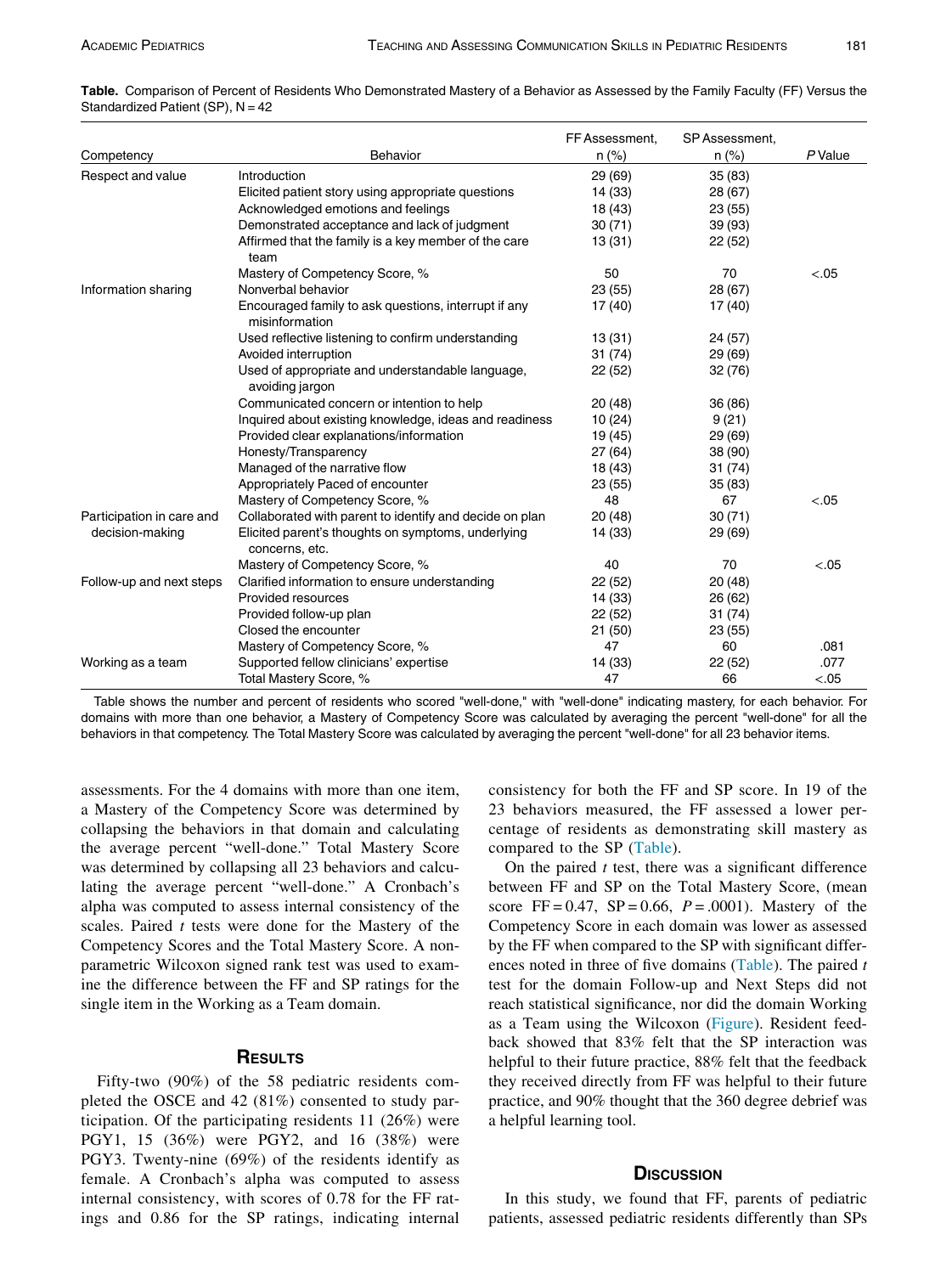<span id="page-3-0"></span>

Figure. Comparison of Total Mastery Score and Mastery of the Competency Scores as assessed by the Family Faculty (FF) versus the Standardized Patient (SP), N = 42. The figure compares the Total Mastery Score and the Mastery of Competency Scores with standard deviation. The Total Mastery Score was calculated by collapsing all 23 behaviors and calculating the percent " well done" for all items. For the 4 domains with more than one item, the Mastery of the Competency Score was calculated by averaging the percent "well-done" for all the behaviors within that domain.

in a communication skills OSCE case scoring them lower in all domains. Previous studies show that including the parent perspective in communication skills training is likely valuable, but the ideal approach is unclear.<sup>[2](#page-4-1)[,12,](#page-4-9)[17](#page-4-16),[18](#page-4-17)</sup> Parent feedback after actual patient encounters shows variable impact to resident communication skills. $2,13,18$  $2,13,18$  $2,13,18$  The real clinical environment can be a high-stakes setting for residents to hone complex communication skills. There is also inconsistency in the ability to standardly assess residents in real encounters since the content of the exchange and the aptitude of the parent to provide effective feedback can vary widely. Studies also show that while residents value patient and family feedback from real clinical encounters, they are skeptical about accuracy and have concern about the educational utility.<sup>[17](#page-4-16)</sup>

Many residency programs use simulation-based education, such as an OSCE with SPs, to standardize content delivery and assessment of communication skills, but the degree to which the assessments done by SPs reflect the perspective of parents of real pediatric patients is unknown. The benefits of simulation-based education and assessment, specifically an OSCE, are well documented. $10,11$  $10,11$  It is uniquely valuable for learners to refine skills without impact to real patients, especially with a complex and vital skill such as communication. An OSCE targeting communication allows experiential learning and serves as an educational intervention while also providing skill assessment. SPs are trained to portray a medical scenario in a consistent way and can reliably perform checklist-based assessment.<sup>19</sup> SP assessment of physician competence is the gold standard for OSCEs.<sup>10</sup> Previous studies of resident communication skills comparing SP versus adult patient assessments found that SPs were more stringent in their scoring, while our study found FF were less likely than SPs to assess residents as having met skill mastery. $20,21$  $20,21$  $20,21$ 

In this study, the FF and SPs who participated in the OSCE case underwent similar training prior to the OSCE case. Despite consistent training and the use of a behaviorally anchored assessment tool that defined what was considered skill mastery, the differences in assessments were significant in three domains. This leads us to infer that the perspective of the assessor plays a role in how resident behavior is interpreted. There are various factors that possibly contribute to the differences seen. While FF may add authenticity that better reflects the reality that residents will face in the clinical environment, their personal experience of caring for an ill child may make them less objective. On the other hand, the SP has the unique vantage of being an active participant in the scenario, rather than a passive observer, which also adds authenticity and potentially contributes to the observed differences. We do not know personal information about the SPs, such as if they are parents themselves, potentially with children who are frequent utilizers of the health care system, which is a study limitation.

This study supports the notion that multisource feedback is likely valuable in communication skills training. Interestingly, the three competencies that we found to be significantly different (Respect and Value, Information Sharing and Participation in Care and Decision Making) are rooted in a resident's ability to convey empathy and form therapeutic partnerships. We found that the most disparate behaviors within the three significant domains were a resident's ability to elicit a parent's thoughts on their child's symptoms or ask for the parent's input (FF assessed 33% of residents to meet skill mastery vs 69% as assessed by the SP) and the ability of a resident to communicate concern or intention to help (FF assessed 48% of residents to meet skill mastery vs 85% as assessed by the SP). These findings highlight the need to include empathy skill development in communication curriculum.

This study has informed the development of our residency program communications curriculum. We include the perspective of FF in both the instructive and